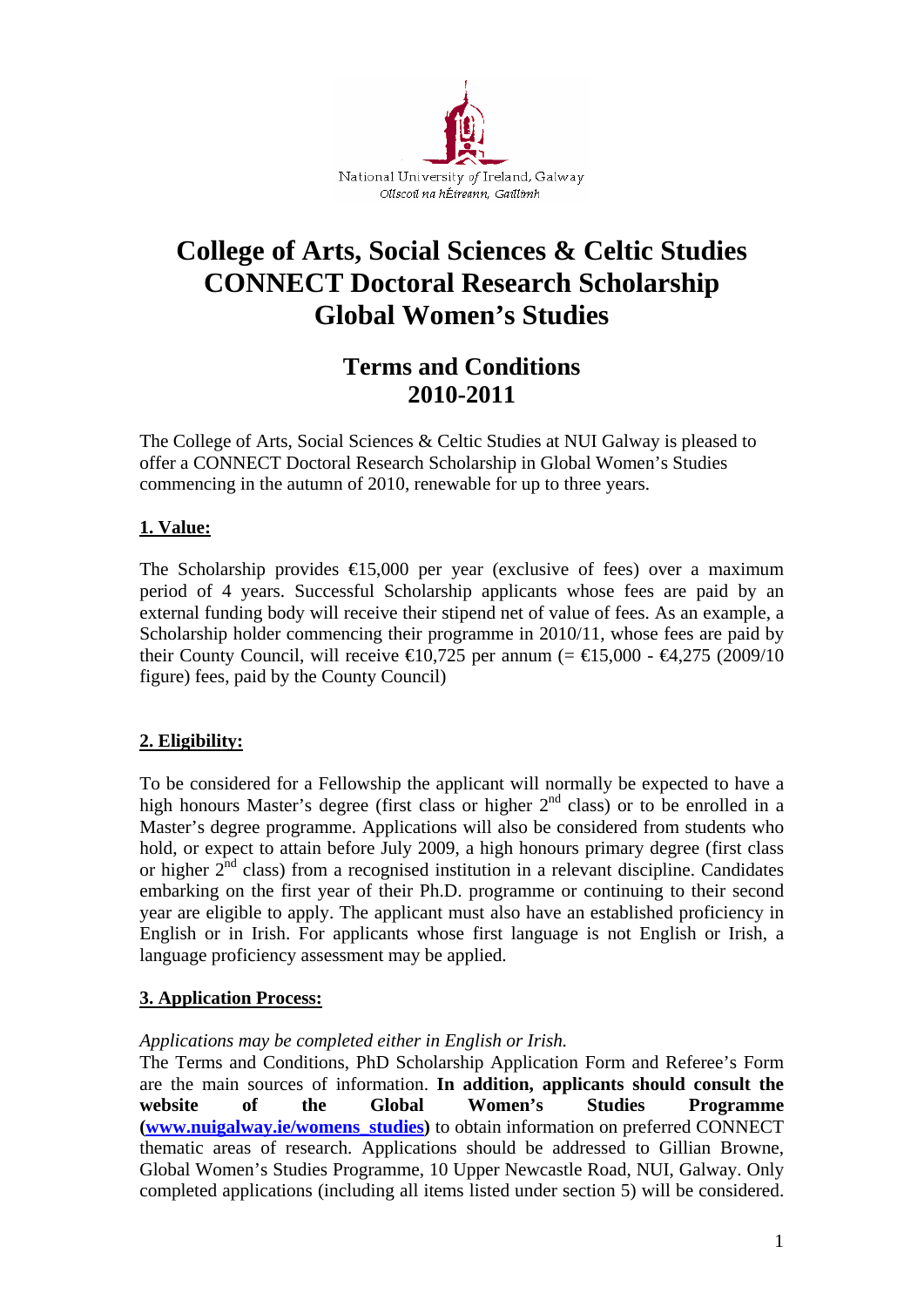The completed form (paper copy) together with relevant supporting materials should be returned by letterpost, postmarked before 17.00 hours on Friday July  $9<sup>th</sup>$ , 2010.

**Note:** A complete application must include each of the following items:

- 1. Completed application form.
- 2. Research proposal.
- 3. Sample of Academic Work.
- 4. Transcript.
- 5. Referee's Form.

Applications that are incomplete in any way or missing any of the required elements or deemed to be late will be ruled inadmissible.

#### **4. Application Documents**

# **a.****Completed application form.**

(2 copies (1 paper, 1 electronic), including signed original).

**b. Research proposal (typed and not exceeding 2000 words)** (2 copies (1 paper, 1 electronic)).

The proposal will include:

- **i.** Title and short description of proposed research project (no more than 250 words)
	- Aims and Objectives
	- Central research questions
- **ii.** A full description of the research project for which the Fellowship is being sought. This should include a brief outline of how the applicant sees the project developing from year to year.
- **iii.** The methodology (investigative and analytic methods) and theoretical framework to be used in the research project, including bibliographical information (no more than 10 items).

**c. Sample of academic work** (for example, an essay, book review, critique, or selected portion of a larger work) not exceeding 2500 words. (2 copies (1 paper, 1 electronic)).

- **d.** Transcript Complete, official academic record or transcript(s) relating to undergraduate studies and all formal studies, including postgraduate studies, completed to date (1 copy, certified original).
- **e. Referee's Form** The completed Report Form of one academic referee, an established academic who is familiar with the academic achievement of the applicant. (1 copy, the signed original, to be provided in a sealed envelope signed across the seal by the referee).

# **5. The Selection Process:**

- **a.** Applications will initially be considered and short listed by the relevant discipline members (Global Women's Studies) who pass on their recommendations to the College Assessment Committee
- **b.** The College Assessment Committee, in consultation with the schools and disciplines of the College, will then examine applications giving priority to the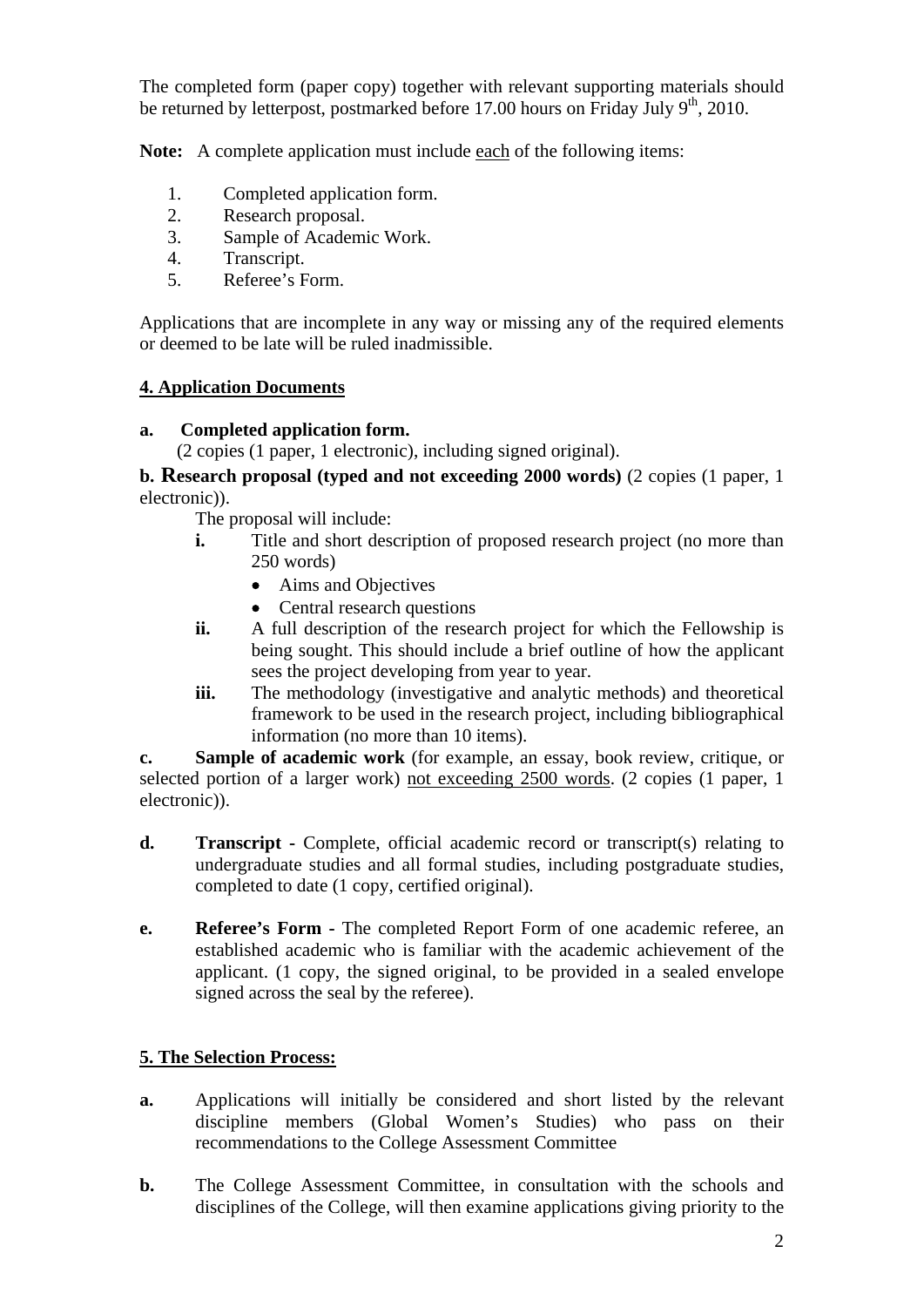excellence of the proposal, the academic record of the applicant, and the provision of supervision from within all disciplines

- **c.** The process is strictly confidential, and representations may not be made on behalf of applicants.
- **d.** The College Assessment Committee decisions will be final in all cases.
- **e.** The selection process will be completed and successful candidates will be notified within one month of the July  $9<sup>th</sup>$  deadline.

#### **6. Conditions of Tenure:**

- a. Successful applicants to this scheme will be designated as CONNECT Doctoral Research Scholar in Global Women's Studies and will register in a structured PhD programme of the College of Arts, Social Sciences & Celtic Studies, National University of Ireland, Galway before the Scholarship can be drawn down. For further information on the College's structured PhD programmes, see http://www.nuigalway.ie/faculties\_departments/arts/structured.html
- b. Scholarships will be awarded for periods of one, two, three or four years, according to the original date of the applicant's registration for the PhD degree with reference to 1 September 2010 and based on satisfactory progress (to be communicated each year by the student's Graduate Research Committee (GRC)).
- c. In the case of students embarking on the first year of their Ph.D. programme, the Scholarship will not be tenable beyond four years in all.
- d. The Scholarship is valid for the year in which it is awarded or renewed. Scholarships may not normally be deferred or otherwise interrupted except in exceptional circumstances, as verified and notified to the GRC, and approved by the Dean.
- e. The value of the Scholarship is  $\epsilon$ 15,000 in each year exclusive of fees. Successful Scholarship applicants whose fees are paid by an external funding body will receive their stipend net of value of fees. As an example, a Scholarship holder commencing their programme in 2010/11, whose fees are paid by their County Council, will receive  $\in 0.725$  per annum (=  $\in 5,000$  -€4,275 (2009/10 figure) fees, paid by the County Council).
- f. Scholarships will automatically cease on the submission of the Scholar's PhD. thesis.
- g. The Scholarship must be taken up in the year for which it is awarded.
- h. Should a Scholar be unable for any reason (including medical reasons) to pursue studies in accordance with the Terms and Conditions of the Scholarship, the Scholar must inform the Dean of the College of Arts, Social Sciences, & Celtic Studies within two weeks of such a situation coming to the Scholar's attention. The Dean of Arts, on appropriate advice, reserves the right to withdraw or suspend the Scholarship.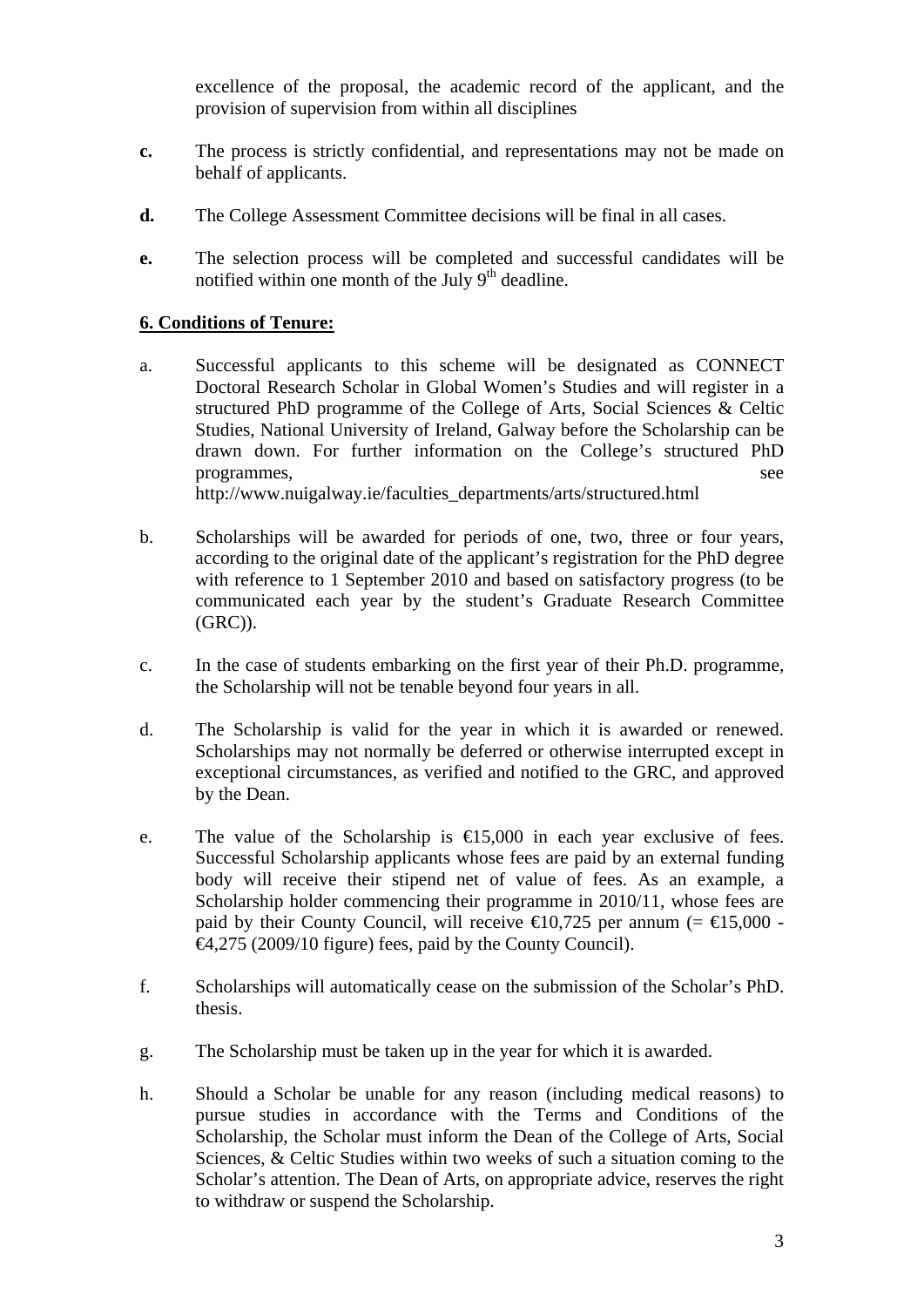- i. A Scholar may wish to terminate a Scholarship for personal, professional or other reasons. This should not be done without prior consultation with the GRC and Dean of the College, as it may involve reimbursement by the Scholar to the College of Arts, Social Sciences, & Celtic Studies if the Scholar is unable to justify the funding received up to the date of termination.
- j. All publications, presentations and publicity associated with or arising from the research undertaken by the Scholar while in receipt of the CONNECT Doctoral Research Scholarship in Global Women's Studies must contain acknowledgement of funding received from the CONNECT Doctoral Research Scholarship scheme of the College of Arts, Social Sciences, & Celtic Studies, National University of Ireland, Galway.
- k. As part of their doctoral graduate formation, Scholars will be expected to engage during their second, third and fourth years in teaching, or other academic work, that normally will not exceed three contact hours, or the equivalent in other duties, per week.
- l. During their first two years of tenure, the CONNECT Doctoral Research Scholar in Global Women's Studies will be required to prepare an application, under the guidance and advice of their supervisor, for external research funding under the Irish Research Council for the Humanities and Social Sciences (IRCHSS) Post-Graduate Scholarship Scheme. If their application is successful their CONNECT Doctoral Research Scholarship will then be released and will become available for award to another student.
- m. The holder may not be the holder simultaneously of any other scholarship or fellowship.
- n. The CONNECT Doctoral Research Scholarship in Global Women's Studies will be awarded only to those who are full-time students and who will engage full-time in research during the period of the Scholarship. Scholars will accordingly be prohibited from having paid employment during the tenure of their scholarships.
- o. The CONNECT Doctoral Research Scholar in Global Women's Studies will be members of a structured doctoral programme.
- p. The CONNECT Doctoral Research Scholarship in Global Women's Studies is held subject to these Terms and Conditions. If any of the above is breached by a Scholarship holder, the College of Arts, Social Sciences, & Celtic Studies will suspend or terminate the Scholarship and/or will require the Scholars to reimburse the College for such payments that have already been made.
- q. Successful applicants will be required to sign a form of consent under the Data Protection Act 1988 in relation to records on data concerning their registration status and academic record.
- r. The award of a CONNECT Doctoral Research Scholarship in Global Women's Studies is made subject to receipt of funding from various sources. In the event of such funding being reduced or being discontinued the College of Arts, Social Sciences & Celtic Studies the National University of Ireland,